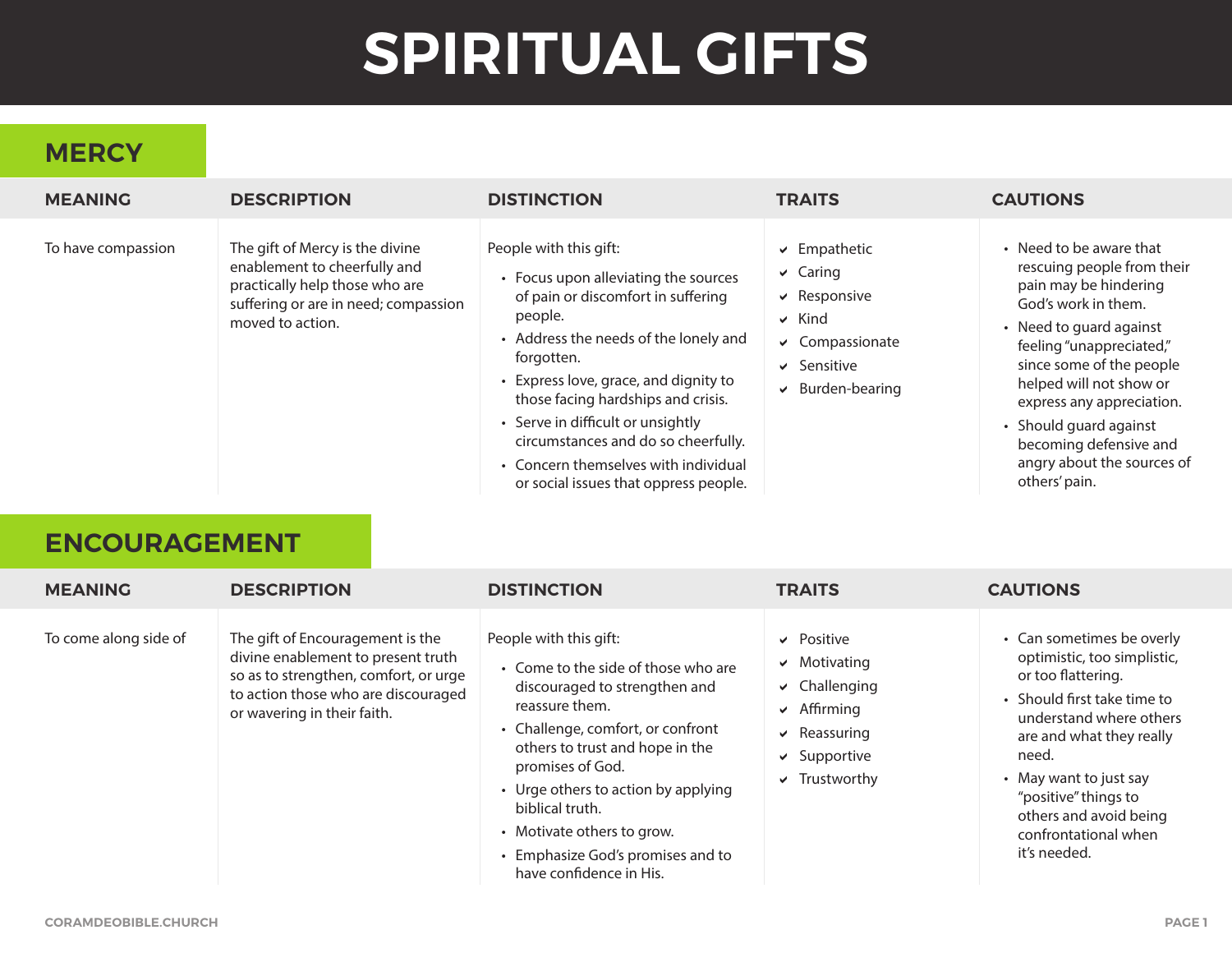#### **DISCERNMENT**

| <b>MEANING</b>                       | <b>DESCRIPTION</b>                                                                                                                                                                              | <b>DISTINCTION</b>                                                                                                                                                                                                                                                                                                                                                                             | <b>TRAITS</b>                                                                                                                              | <b>CAUTIONS</b>                                                                                                                                                                                                                              |
|--------------------------------------|-------------------------------------------------------------------------------------------------------------------------------------------------------------------------------------------------|------------------------------------------------------------------------------------------------------------------------------------------------------------------------------------------------------------------------------------------------------------------------------------------------------------------------------------------------------------------------------------------------|--------------------------------------------------------------------------------------------------------------------------------------------|----------------------------------------------------------------------------------------------------------------------------------------------------------------------------------------------------------------------------------------------|
| To separate or make<br>a distinction | The gift of Discernment is the divine<br>enablement to distinguish between<br>truth and error. It is able to discern<br>the spirits, differentiating between<br>good and evil, right and wrong. | People with this gift:<br>• Distinguish truth from error, right<br>from wrong, pure motives from<br>impure.<br>• Identify deception in others with<br>accuracy and appropriateness.<br>• Determine whether a word<br>attributed to God is authentic.<br>• Recognize inconsistencies in a<br>teaching, prophetic message, or<br>interpretation.<br>• Are able to sense the presence<br>of evil. | $\vee$ Perceptive<br>$\vee$ Insightful<br>$\vee$ Sensitive<br>$\vee$ Intuitive<br>$\vee$ Decisive<br>$\vee$ Challenging<br>$\vee$ Truthful | • May struggle with how to<br>express their perceptions,<br>feelings, or insights.<br>• Could be harsh when<br>confronting others instead<br>of speaking the truth in<br>love.<br>• Need to confirm their<br>perceptions before<br>speaking. |

#### **FAITH**

| <b>MEANING</b>                        | <b>DESCRIPTION</b>                                                                                                                                              | <b>DISTINCTION</b>                                                                                                                                                                                                                                                                                                                                                                                         | <b>TRAITS</b>                                                                                                                                 | <b>CAUTIONS</b>                                                                                                                                                                                                                          |
|---------------------------------------|-----------------------------------------------------------------------------------------------------------------------------------------------------------------|------------------------------------------------------------------------------------------------------------------------------------------------------------------------------------------------------------------------------------------------------------------------------------------------------------------------------------------------------------------------------------------------------------|-----------------------------------------------------------------------------------------------------------------------------------------------|------------------------------------------------------------------------------------------------------------------------------------------------------------------------------------------------------------------------------------------|
| To trust, have<br>confidence, believe | The gift of Faith is the divine<br>enablement to act on God's promises<br>with confidence and unwavering<br>belief in God's ability to fulfill His<br>purposes. | People with this gift:<br>• Believe the promises of God and<br>inspire others to do the same.<br>• Act in complete confidence of God's<br>ability to overcome obstacles.<br>• Demonstrate an attitude of trust in<br>God's will and His promises.<br>• Advance the cause of Christ<br>because they go forward when<br>others will not.<br>• Ask God for what is needed and<br>trust Him for His provision. | $\triangleright$ Prayerful<br>$\vee$ Optimistic<br>$\vee$ Trusting<br>$\vee$ Assured<br>$\vee$ Positive<br>$\vee$ Inspiring<br>$\vee$ Hopeful | • Need to act on their faith.<br>• Should remember that<br>those who speak with<br>reason and desire to plan do<br>not necessarily lack faith.<br>• Should listen to and<br>consider the counsel of wise<br>and Spirit-filled believers. |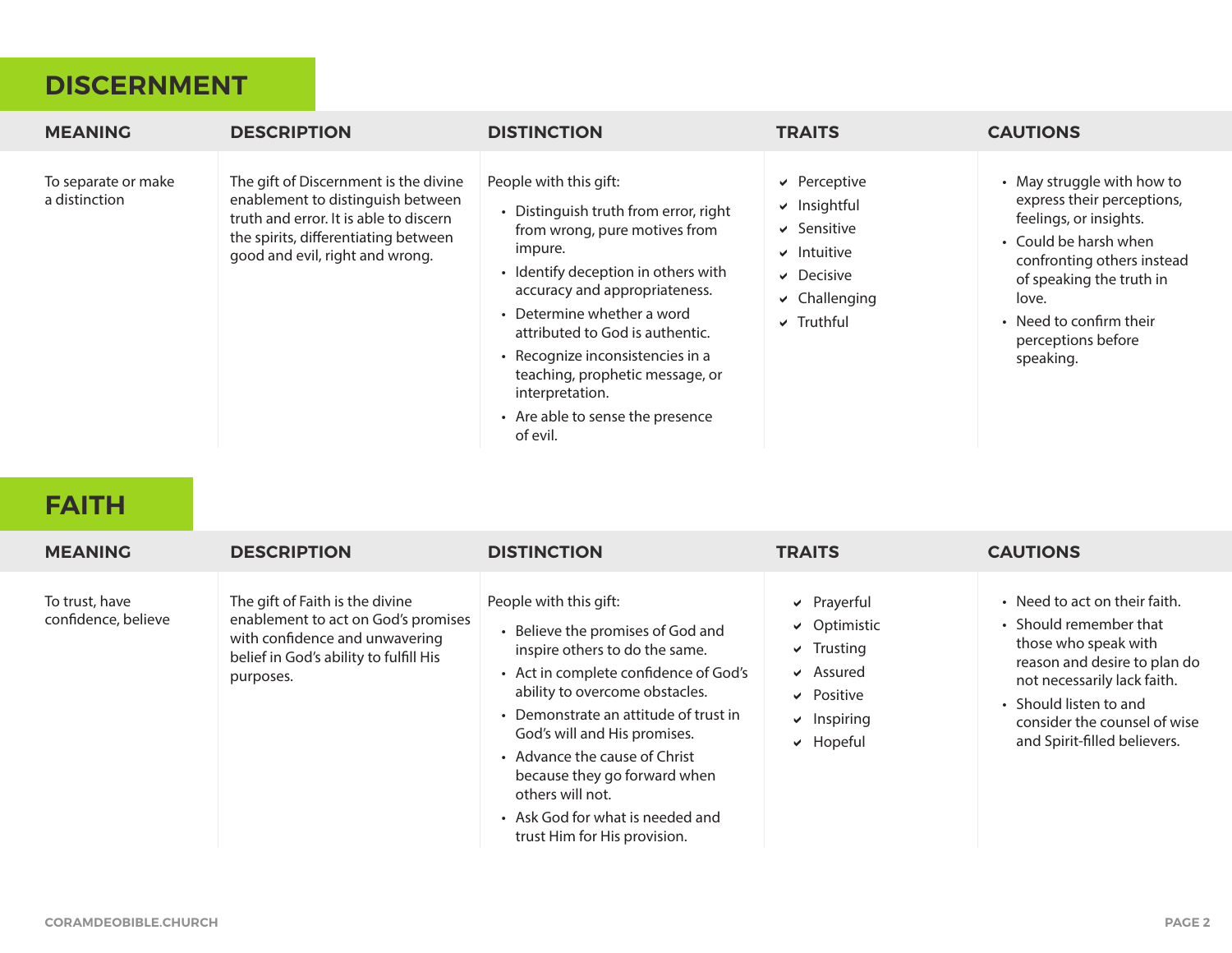#### **GIVING**

| <b>MEANING</b>         | <b>DESCRIPTION</b>                                                                                                                                                                                                                                                                       | <b>DISTINCTION</b>                                                                                                                                                                                                                                                                                                                                                                                                                                                                                | <b>TRAITS</b>                                                                                                                        | <b>CAUTIONS</b>                                                                                                                                                                                                                                                                    |
|------------------------|------------------------------------------------------------------------------------------------------------------------------------------------------------------------------------------------------------------------------------------------------------------------------------------|---------------------------------------------------------------------------------------------------------------------------------------------------------------------------------------------------------------------------------------------------------------------------------------------------------------------------------------------------------------------------------------------------------------------------------------------------------------------------------------------------|--------------------------------------------------------------------------------------------------------------------------------------|------------------------------------------------------------------------------------------------------------------------------------------------------------------------------------------------------------------------------------------------------------------------------------|
| To give part of, share | The gift of Giving is the divine<br>enablement to contribute money<br>and resources to the work of the<br>Lord with cheerfulness and liberality.<br>People with this gift do not ask "How<br>much money do I need to give to<br>God?" but rather, "How much money<br>do I need to live?" | People with this gift:<br>• Manage their finances and limit<br>their lifestyles in order to give as<br>much of their resources as possible.<br>• Support the work of ministry with<br>sacrificial gifts to advance the<br>Kingdom.<br>• Meet tangible needs that enable<br>spiritual growth to occur.<br>• Provide resources, generously and<br>cheerfully, trusting God for His<br>provision.<br>• May have a special ability to make<br>money so that they may use it to<br>further God's work. | ↓ Stewardship-oriented<br>$\vee$ Responsible<br>$\vee$ Resourceful<br>$\vee$ Charitable<br>$\vee$ Trust in God<br>$\vee$ Disciplined | • Need to esteem their gift,<br>remembering that giving<br>money and resources is a<br>spiritual contribution to the<br>body of Christ.<br>• Need to remember the<br>church's agenda is<br>determined by leaders,<br>not by the giver's gift.<br>• Need to guard against<br>greed. |

# **ADMINISTRATION**

| <b>MEANING</b>           | <b>DESCRIPTION</b>                                                                                                                                                                                                      | <b>DISTINCTION</b>                                                                                                                                                                                                                                                                                                                    | <b>TRAITS</b>                                                                                                                                                   | <b>CAUTIONS</b>                                                                                                                                                                                                                                                                                                      |
|--------------------------|-------------------------------------------------------------------------------------------------------------------------------------------------------------------------------------------------------------------------|---------------------------------------------------------------------------------------------------------------------------------------------------------------------------------------------------------------------------------------------------------------------------------------------------------------------------------------|-----------------------------------------------------------------------------------------------------------------------------------------------------------------|----------------------------------------------------------------------------------------------------------------------------------------------------------------------------------------------------------------------------------------------------------------------------------------------------------------------|
| To pilot or steer a ship | The gift of Administration is the<br>divine enablement to understand<br>what makes an organization<br>function, and the special ability to<br>plan and execute procedures that<br>accomplish the goals of the ministry. | People with this gift:<br>• Develop strategies or plans to reach<br>identified goals.<br>• Assist ministries to become more<br>effective and efficient.<br>• Create order out of organizational<br>chaos.<br>• Manage or coordinate a variety of<br>responsibilities to accomplish a<br>task.<br>• Organize people, tasks, or events. | $\vee$ Thorough<br>$\vee$ Objective<br>$\vee$ Responsible<br>$\vee$ Organized<br>$\vee$ Goal-oriented<br>$\sqrt{\phantom{a}}$ Efficient<br>$\vee$ Conscientious | • Need to be open to<br>adjusting their plans so<br>that they don't stifle a<br>leader's vision.<br>• Could use people simply to<br>accomplish goals without<br>being concerned for their<br>growth in the process.<br>• Could fail to see God's<br>purposes being fulfilled in<br>the process of meeting a<br>goal. |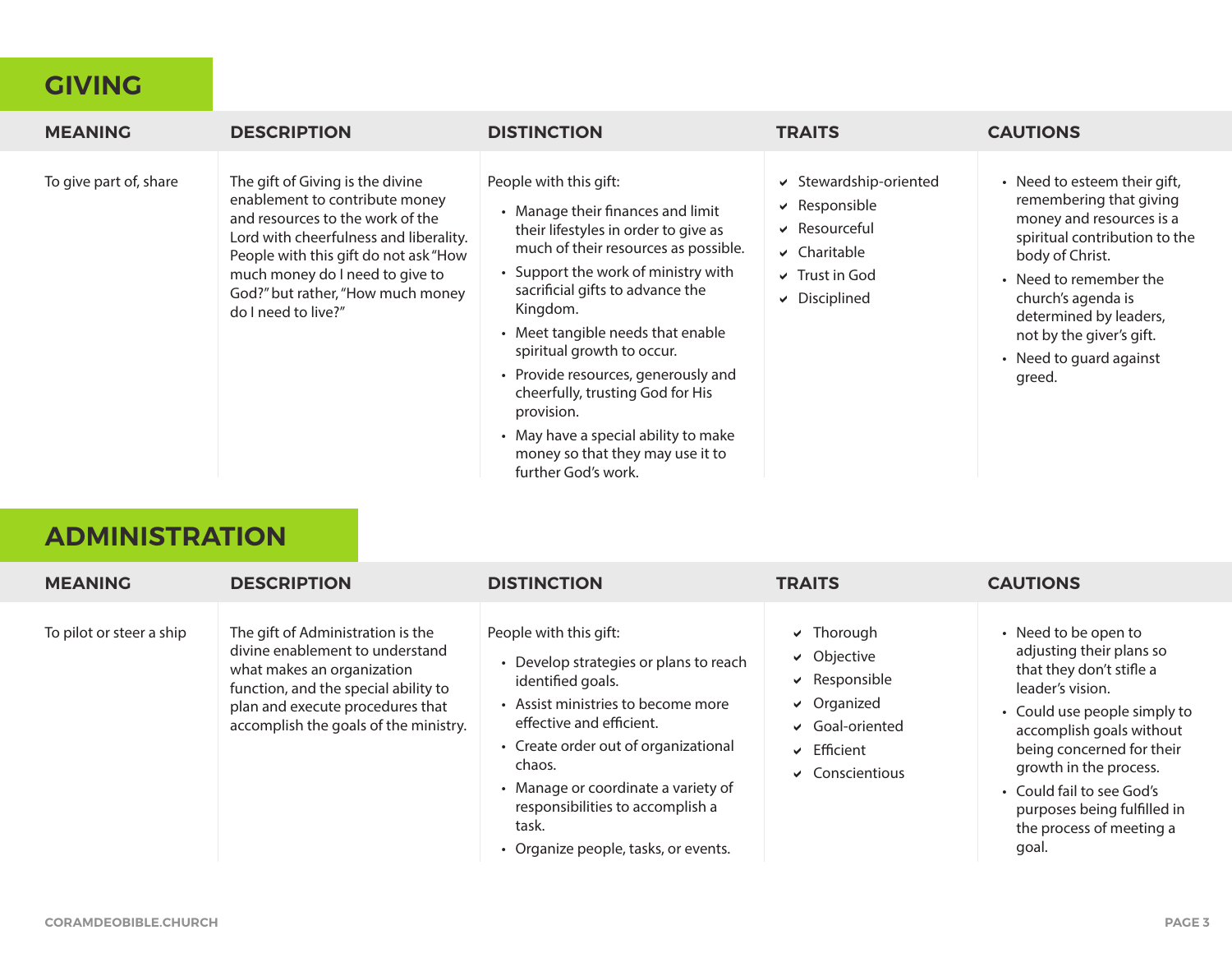#### **SERVICE**

| <b>MEANING</b>                  | <b>DESCRIPTION</b>                                                                                                                                         | <b>DISTINCTION</b>                                                                                                                                                                                                                                                                                                                                                                                                                                | <b>TRAITS</b>                                                                                                                                     | <b>CAUTIONS</b>                                                                                                                                                                                                                                                                 |
|---------------------------------|------------------------------------------------------------------------------------------------------------------------------------------------------------|---------------------------------------------------------------------------------------------------------------------------------------------------------------------------------------------------------------------------------------------------------------------------------------------------------------------------------------------------------------------------------------------------------------------------------------------------|---------------------------------------------------------------------------------------------------------------------------------------------------|---------------------------------------------------------------------------------------------------------------------------------------------------------------------------------------------------------------------------------------------------------------------------------|
| To take the place of<br>someone | The gift of Service is the divine<br>enablement to accomplish<br>practical and necessary tasks which<br>free up, support, and meet the needs<br>of others. | People with this gift:<br>• Serve behind the scenes wherever<br>needed to support the gifts and<br>ministries of others.<br>• See the tangible and practical<br>things to be done and enjoy doing<br>them.<br>• Sense God's purpose and<br>pleasure in meeting every day<br>responsibilities.<br>• Attach spiritual value to practical<br>service.<br>• Enjoy knowing that they are freeing<br>others up to do what God has<br>called them to do. | $\vee$ Available<br>$\vee$ Willing<br>$\vee$ Helpful<br>$\vee$ Reliable<br>$\vee$ Loyal<br>$\vee$ Dependable<br>$\vee$ Whatever-it-takes attitude | • Need to esteem their gift,<br>remembering that doing<br>practical deeds is a spiritual<br>contribution to the body of<br>Christ.<br>• Find it difficult to say "no."<br>• Need to be responsive to<br>the priorities of leadership<br>instead of setting their own<br>agenda. |

#### **PASTOR**

| <b>MEANING</b>      | <b>DESCRIPTION</b>                                                                                                                                         | <b>DISTINCTION</b>                                                                                                                                                                                                                                                                                                                                                                             | <b>TRAITS</b>                                                                                                                                | <b>CAUTIONS</b>                                                                                                                                                                                                                                                                                                                                                   |
|---------------------|------------------------------------------------------------------------------------------------------------------------------------------------------------|------------------------------------------------------------------------------------------------------------------------------------------------------------------------------------------------------------------------------------------------------------------------------------------------------------------------------------------------------------------------------------------------|----------------------------------------------------------------------------------------------------------------------------------------------|-------------------------------------------------------------------------------------------------------------------------------------------------------------------------------------------------------------------------------------------------------------------------------------------------------------------------------------------------------------------|
| To shepherd a flock | The gift of Pastor is the divine<br>enablement to nurture, care for,<br>and guide people toward ongoing<br>spiritual maturity and becoming like<br>Christ. | People with this gift:<br>• Take responsibility to nurture the<br>whole person in their walk with<br>God.<br>• Provide guidance and oversight to<br>a group of God's people.<br>• Model with their life what it means<br>to be a fully devoted follower of<br>Jesus.<br>• Establish trust and confidence<br>through long-term relationships.<br>• Lead and protect those within their<br>care. | $\vee$ Influencing<br>$\vee$ Nurturing<br>$\vee$ Guiding<br>$\vee$ Discipling<br>$\vee$ Protective<br>$\vee$ Supportive<br>$\vee$ Relational | • Should remember that God<br>judges those who neglect<br>or abuse their oversight<br>responsibilities.<br>• Need to be aware that the<br>desire to feed and support<br>others can make it difficult<br>to say "no."<br>• Should realize that some of<br>those being nurtured will<br>grow beyond the shepherd's<br>own ability and need to be<br>freed to do so. |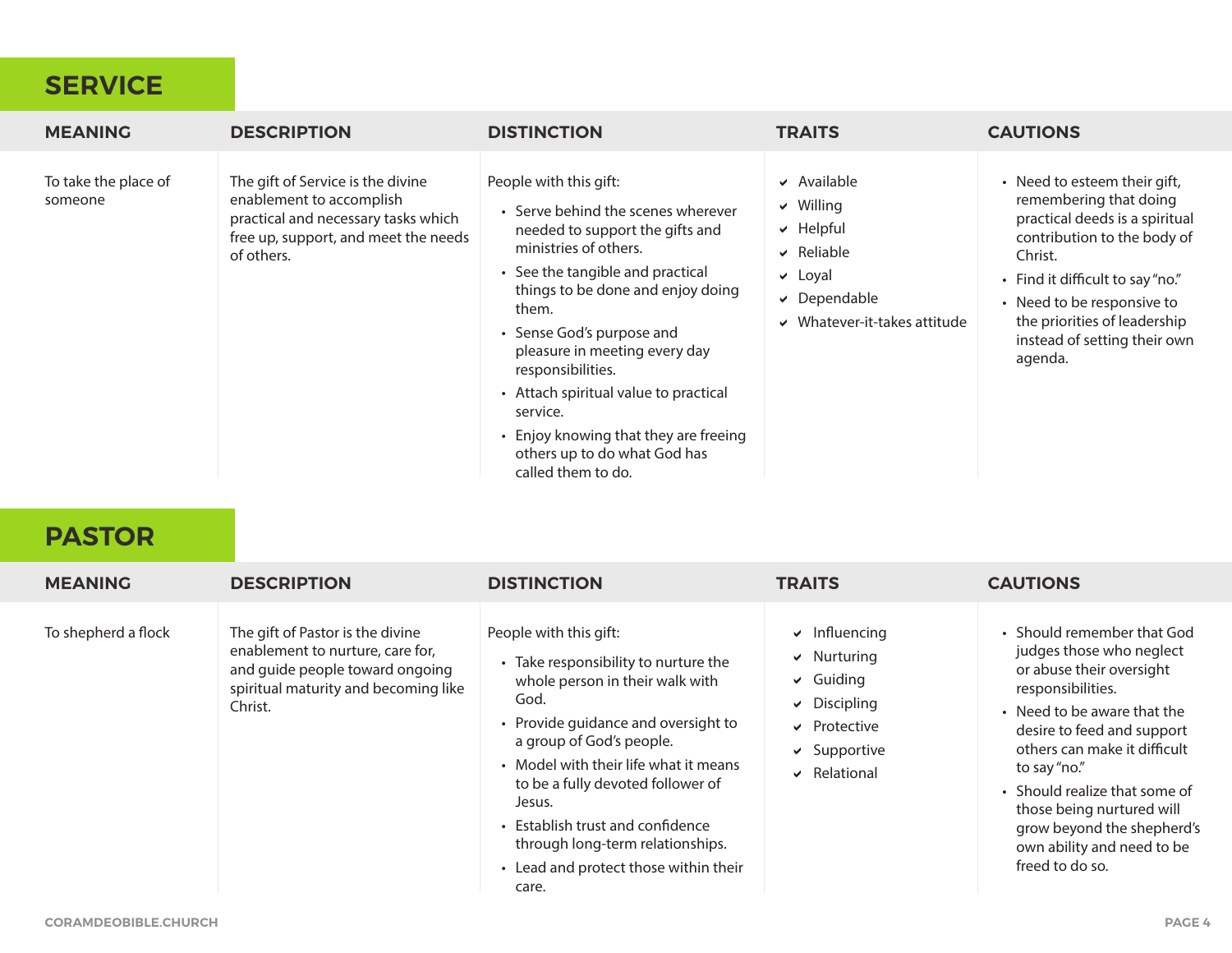#### **LEADERSHIP**

| <b>MEANING</b>  | <b>DESCRIPTION</b>                                                                                                                                   | <b>DISTINCTION</b>                                                                                                                                                                                                                                                                             | <b>TRAITS</b>                                                                                                                                   | <b>CAUTIONS</b>                                                                                                                                                                                                                                                                                                                            |
|-----------------|------------------------------------------------------------------------------------------------------------------------------------------------------|------------------------------------------------------------------------------------------------------------------------------------------------------------------------------------------------------------------------------------------------------------------------------------------------|-------------------------------------------------------------------------------------------------------------------------------------------------|--------------------------------------------------------------------------------------------------------------------------------------------------------------------------------------------------------------------------------------------------------------------------------------------------------------------------------------------|
| To stand before | The gift of Leadership is the divine<br>enablement to cast vision, motivate,<br>and direct people to harmoniously<br>accomplish the purposes of God. | People with this gift:<br>• Provide direction for God's people<br>or ministry.<br>• Motivate others to perform to the<br>best of their abilities.<br>• Present the "big picture" for others<br>to see.<br>• Model the values of the ministry.<br>• Take responsibility and establish<br>goals. | $\vee$ Influential<br>$\vee$ Diligent<br>$\vee$ Visionary<br>$\vee$ Trustworthy<br>$\vee$ Persuasive<br>$\vee$ Motivating<br>$\vee$ Goal-setter | • Should realize that<br>relational credibility takes<br>time and is critical for<br>leadership effectiveness.<br>• Should remember that<br>servant leadership is the<br>Biblical model, the greatest<br>being the servant of all.<br>• Should remember that one<br>does not need to be in a<br>leadership "position" to use<br>this gift. |

# **TEACHING**

| <b>MEANING</b> | <b>DESCRIPTION</b>                                                                                                                                                              | <b>DISTINCTION</b>                                                                                                                                                                                                                                                                                                                                                              | <b>TRAITS</b>                                                                                                                                                  | <b>CAUTIONS</b>                                                                                                                                                                                                                                                                           |
|----------------|---------------------------------------------------------------------------------------------------------------------------------------------------------------------------------|---------------------------------------------------------------------------------------------------------------------------------------------------------------------------------------------------------------------------------------------------------------------------------------------------------------------------------------------------------------------------------|----------------------------------------------------------------------------------------------------------------------------------------------------------------|-------------------------------------------------------------------------------------------------------------------------------------------------------------------------------------------------------------------------------------------------------------------------------------------|
| To instruct    | The gift of Teaching is the divine<br>enablement to understand, clearly<br>explain, and apply the Word of God,<br>causing greater Christ-likeness in the<br>lives of listeners. | People with this gift:<br>• Communicate biblical truth that<br>inspires greater obedience to the<br>Word.<br>• Challenges listeners simply and<br>practically with the truths of<br>Scripture.<br>• Present the whole counsel of God<br>for maximum life change.<br>• Give attention to detail and<br>accuracy.<br>• Prepare through extended times of<br>study and reflection. | $\vee$ Disciplined<br>$\vee$ Perceptive<br>$\sqrt{}$ Teachable<br>$\vee$ Authoritative<br>$\vee$ Practical<br>$\triangleright$ Analytical<br>$\vee$ Articulate | • Should avoid pride that may<br>result from their "superior"<br>biblical knowledge and<br>understanding.<br>• Could become too detailed<br>when teaching and fail to<br>make life application.<br>• Should remember that their<br>spirituality is not measured<br>by how much they know. |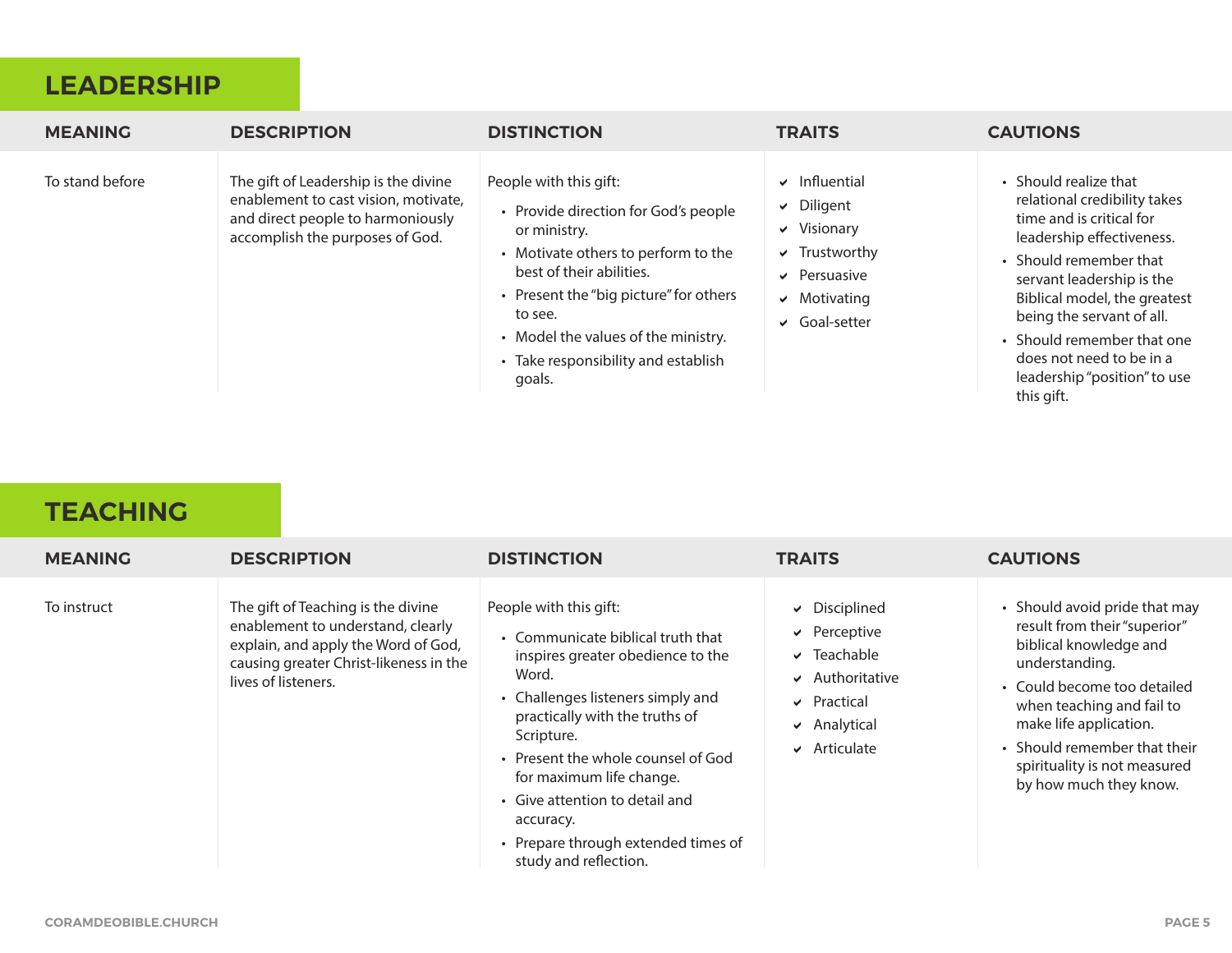#### **PROPHECY**

| <b>MEANING</b>  | <b>DESCRIPTION</b>                                                                                                                                                                                                                        | <b>DISTINCTION</b>                                                                                                                                                                                                                                                                                                                                                                                                                              | <b>TRAITS</b>                                                                                                                                                         | <b>CAUTIONS</b>                                                                                                                                                                                                                                                                                                                |
|-----------------|-------------------------------------------------------------------------------------------------------------------------------------------------------------------------------------------------------------------------------------------|-------------------------------------------------------------------------------------------------------------------------------------------------------------------------------------------------------------------------------------------------------------------------------------------------------------------------------------------------------------------------------------------------------------------------------------------------|-----------------------------------------------------------------------------------------------------------------------------------------------------------------------|--------------------------------------------------------------------------------------------------------------------------------------------------------------------------------------------------------------------------------------------------------------------------------------------------------------------------------|
| To speak before | The gift of Prophecy is the divine<br>enablement to reveal truth and<br>proclaim it in a timely and relevant<br>manner for understanding,<br>correction, repentance, or edification.<br>There may be immediate or future<br>implications. | People with this gift:<br>• Expose sin or deception in others<br>for the purpose of reconciliation.<br>• Speak a timely word from God<br>causing conviction, repentance,<br>and edification.<br>• See truth that others often fail to<br>see and challenge them to respond.<br>• Warn of God's immediate or future<br>judgment if there is no repentance.<br>• Understand God's heart and mind<br>through experiences He takes them<br>through. | $\vee$ Discerning<br>$\vee$ Compelling<br>$\vee$ Uncompromising<br>$\vee$ Outspoken<br>$\blacktriangleright$ Authoritative<br>$\vee$ Convicting<br>$\vee$ Confronting | • Need to be aware that<br>listeners may reject the<br>message if not spoken with<br>love and compassion.<br>• Need to avoid pride which<br>can create a demanding<br>or discouraging spirit that<br>hinders the gift.<br>• Should remember that<br>discernment and Scripture<br>must support and agree<br>with each prophecy. |

#### **EVANGELISM**

| <b>MEANING</b>     | <b>DESCRIPTION</b>                                                                                                                                                      | <b>DISTINCTION</b>                                                                                                                                                                                                                                                                                                                                                                                                                    | <b>TRAITS</b>                                                                                                                              | <b>CAUTIONS</b>                                                                                                                                                                                                                                                                                                                                         |
|--------------------|-------------------------------------------------------------------------------------------------------------------------------------------------------------------------|---------------------------------------------------------------------------------------------------------------------------------------------------------------------------------------------------------------------------------------------------------------------------------------------------------------------------------------------------------------------------------------------------------------------------------------|--------------------------------------------------------------------------------------------------------------------------------------------|---------------------------------------------------------------------------------------------------------------------------------------------------------------------------------------------------------------------------------------------------------------------------------------------------------------------------------------------------------|
| To bring good news | The gift of Evangelism is the<br>divine enablement to effectively<br>communicate the Gospel to<br>unbelievers so they respond in faith<br>and move toward discipleship. | People with this gift:<br>• Communicate the message of<br>Christ with clarity and conviction.<br>• Seek out opportunities to talk to<br>unbelievers about spiritual matters.<br>• Challenge unbelievers to faith and<br>to become fully devoted followers<br>of Christ.<br>• Adapt their presentation of the<br>Gospel to connect with the<br>individual's needs.<br>• Seek opportunities to build<br>relationships with unbelievers. | $\vee$ Sincere<br>$\vee$ Candid<br>$\vee$ Respected<br>$\vee$ Influential<br>$\vee$ Spiritual<br>$\vee$ Confident<br>← Commitment-oriented | • Need to remember the Holy<br>Spirit, not guilt, is the<br>motivation in a person's<br>decision for Christ.<br>• Should avoid becoming<br>critical of others by<br>remembering that we are all<br>"witnesses," but we are not<br>all "evangelists."<br>• Need to listen carefully,<br>because the same approach<br>is not appropriate for<br>everyone. |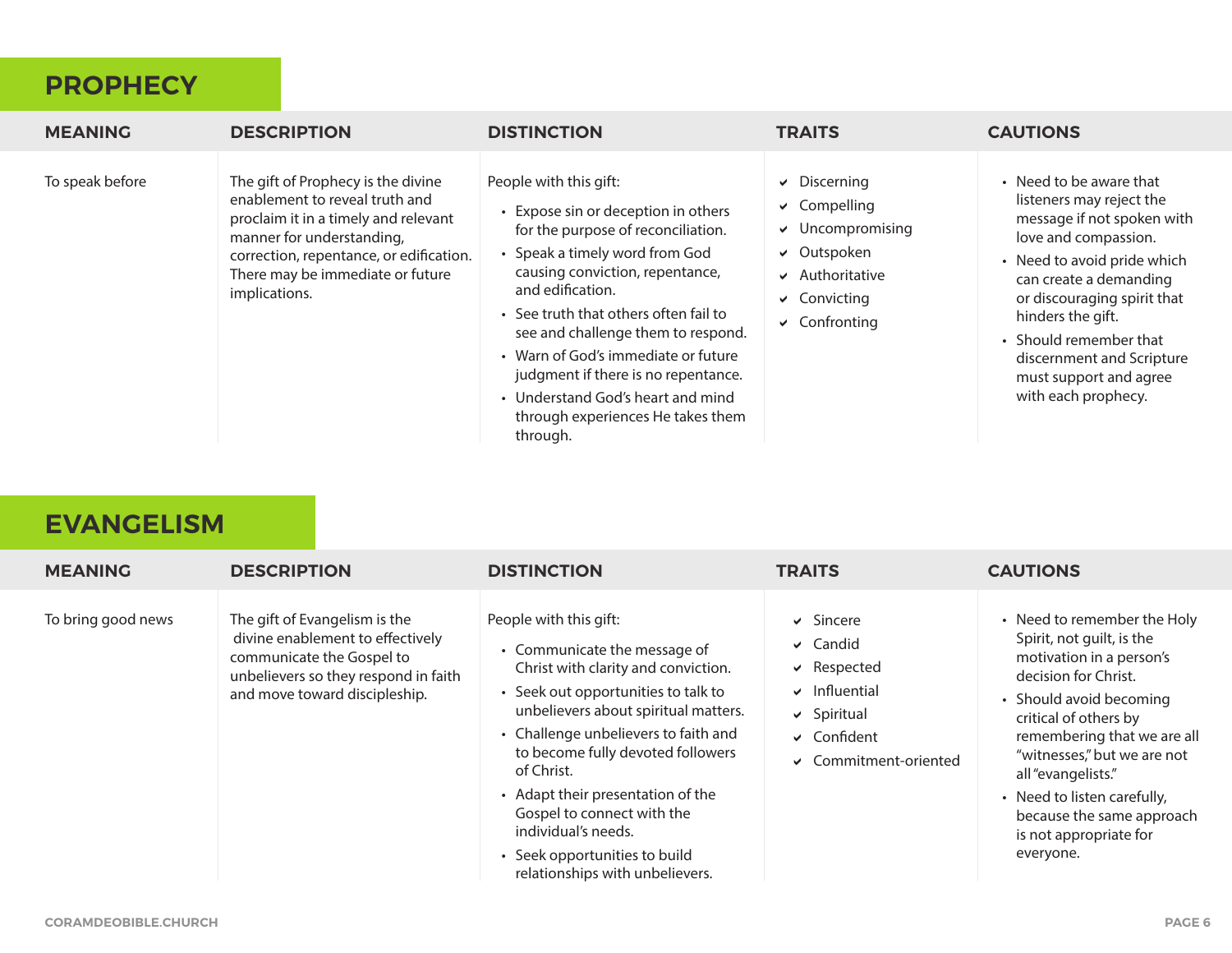#### **HOSPITALITY**

| <b>MEANING</b>    | <b>DESCRIPTION</b>                                                                                                       | <b>DISTINCTION</b>                                                                                                                                                                                                                                                                                                                                                            | <b>TRAITS</b>                                                                                                                           | <b>CAUTIONS</b>                                                                                                                                                                                                                                             |
|-------------------|--------------------------------------------------------------------------------------------------------------------------|-------------------------------------------------------------------------------------------------------------------------------------------------------------------------------------------------------------------------------------------------------------------------------------------------------------------------------------------------------------------------------|-----------------------------------------------------------------------------------------------------------------------------------------|-------------------------------------------------------------------------------------------------------------------------------------------------------------------------------------------------------------------------------------------------------------|
| To love strangers | The gift of Hospitality is the divine<br>enablement to care for people by<br>providing fellowship, food, and<br>shelter. | People with this gift:<br>• Provide an environment where<br>people feel valued and cared for.<br>• Meet new people and help them to<br>feel welcomed.<br>• Create a safe and comfortable<br>setting where relationships can<br>develop.<br>• Seek ways to connect people<br>together into meaningful<br>relationships.<br>• Set people at ease in unfamiliar<br>surroundings. | $\triangleright$ Friendly<br>$\vee$ Gracious<br>$\vee$ Inviting<br>$\vee$ Trusting<br>$\vee$ Caring<br>$\vee$ Responsive<br>$\vee$ Warm | • Should avoid viewing their<br>gift as just "entertaining."<br>• Need to remember to ask<br>God whom He wants them<br>to befriend and serve.<br>• Should be careful not to<br>cause stress in their own<br>family when inviting others<br>into their home. |

#### **MIRACLES**

| <b>MEANING</b>         | <b>DESCRIPTION</b>                                                                                                                             | <b>DISTINCTION</b>                                                                                                                                                                                                                                                                                                                                                                                                        | <b>TRAITS</b>                                                                                                                          | <b>CAUTIONS</b>                                                                                                                                                                                                                                                                                                                                                        |
|------------------------|------------------------------------------------------------------------------------------------------------------------------------------------|---------------------------------------------------------------------------------------------------------------------------------------------------------------------------------------------------------------------------------------------------------------------------------------------------------------------------------------------------------------------------------------------------------------------------|----------------------------------------------------------------------------------------------------------------------------------------|------------------------------------------------------------------------------------------------------------------------------------------------------------------------------------------------------------------------------------------------------------------------------------------------------------------------------------------------------------------------|
| To do the supernatural | The gift of Miracles is the divine<br>enablement to do what is humanly<br>impossible for the purpose of<br>highlighting God's power and grace. | People with this gift:<br>• Have a passion to see the glory of<br>God displayed.<br>• Demonstrate a desire to encourage<br>the church and bring unbelievers to<br>salvation.<br>• Possess a radical confidence in<br>God's power especially in light of<br>their circumstance.<br>• Often discern God working whether<br>it be small or big.<br>• Strive to deflect the reaction to<br>their gift to the purposes of God. | $\vee$ Perceptive<br>$\vee$ Authoritative<br>$\triangleright$ Evangelistic<br>$\vee$ Confident<br>$\vee$ Faith-filled<br>$\vee$ Humble | • Should be careful in<br>ensuring that the<br>spectacular nature of their<br>gift brings glory to God.<br>• Watch out for pride, selfish<br>gain, and selfish motive.<br>• Take care to honor the<br>less-spectacular gifts which<br>might require greater<br>perseverance and diligence.<br>• Should not let fear of man<br>keep them from exercising<br>their gift. |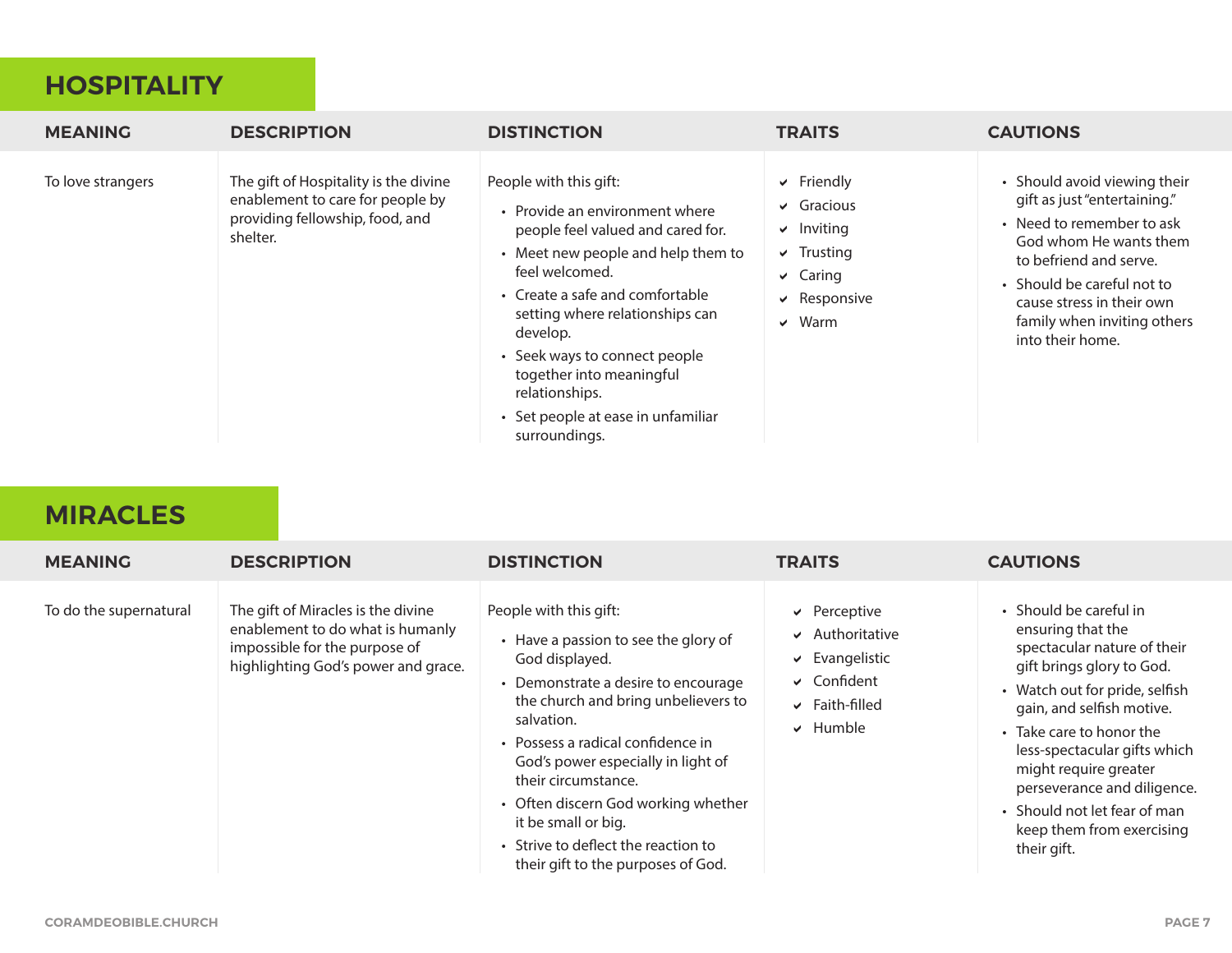#### **HEALING**

| <b>MEANING</b>     | <b>DESCRIPTION</b>                                                                                           | <b>DISTINCTION</b>                                                                                                                                                                                                                                                                                      | <b>TRAITS</b>                                                                                                            | <b>CAUTIONS</b>                                                                                                                                                                                                                                                                                           |
|--------------------|--------------------------------------------------------------------------------------------------------------|---------------------------------------------------------------------------------------------------------------------------------------------------------------------------------------------------------------------------------------------------------------------------------------------------------|--------------------------------------------------------------------------------------------------------------------------|-----------------------------------------------------------------------------------------------------------------------------------------------------------------------------------------------------------------------------------------------------------------------------------------------------------|
| To remedy sickness | The gift of Healing are the divine<br>enablements to restore health either<br>with or without medical means. | People with this gift:<br>• Might serve in a medical profession.<br>• Have seen God positively answer a<br>greater proportion of their prayers<br>for healing.<br>• Demonstrate a healthy tension of<br>faith and surrender.<br>• Regardless of the outcome, see<br>sickness as a tool for God's glory. | $\vee$ Faith-filled<br>$\vee$ Prayerful<br>$\vee$ Compassionate<br>$\vee$ Surrendered<br>$\vee$ Warm<br>$\vee$ Nurturing | • Should distinguish between<br>a humble faith and arrogant<br>certainty.<br>• Must take pains to quard<br>the vulnerable recipients'<br>heart as well.<br>• Remember the close<br>relationship to prayer this<br>gift has.<br>• Be discerning and aware<br>of the bigger purpose that<br>God might have. |

# **TONGUES**

| <b>MEANING</b>                                                   | <b>DESCRIPTION</b>                                                                                                                                   | <b>DISTINCTION</b>                                                                                                                                                                                                                                                          | <b>TRAITS</b>                                                                                                                 | <b>CAUTIONS</b>                                                                                                                                                                                                                                                                    |
|------------------------------------------------------------------|------------------------------------------------------------------------------------------------------------------------------------------------------|-----------------------------------------------------------------------------------------------------------------------------------------------------------------------------------------------------------------------------------------------------------------------------|-------------------------------------------------------------------------------------------------------------------------------|------------------------------------------------------------------------------------------------------------------------------------------------------------------------------------------------------------------------------------------------------------------------------------|
| To speak in a foreign<br>language or<br>unintelligible syllables | The gift of Tongues is the divine<br>enablement to speak in a way not<br>initially understood by the hearer, for<br>the purpose of prayer or praise. | People with this gift:<br>• Have a heightened sense of<br>discernment.<br>• See themselves as a part of the<br>greater whole.<br>• Might also have a passion to reach<br>unbelievers.<br>• Are extra-careful to ground their<br>practice within the bounds of<br>Scripture. | Self-controlled<br>$\vee$ Bold<br>$\vee$ Obedient<br>$\vee$ Not gullible<br>$\vee$ Spirit-led<br>$\triangleright$ Encouraging | • Should joyfully yield to<br>pastoral authority.<br>• Be aware of the lesser<br>quality of their gift.<br>• Strive to be orderly and<br>constructive in the exercise<br>of this gift.<br>• Should not exercise this gift<br>corporately if there isn't an<br>interpreter present. |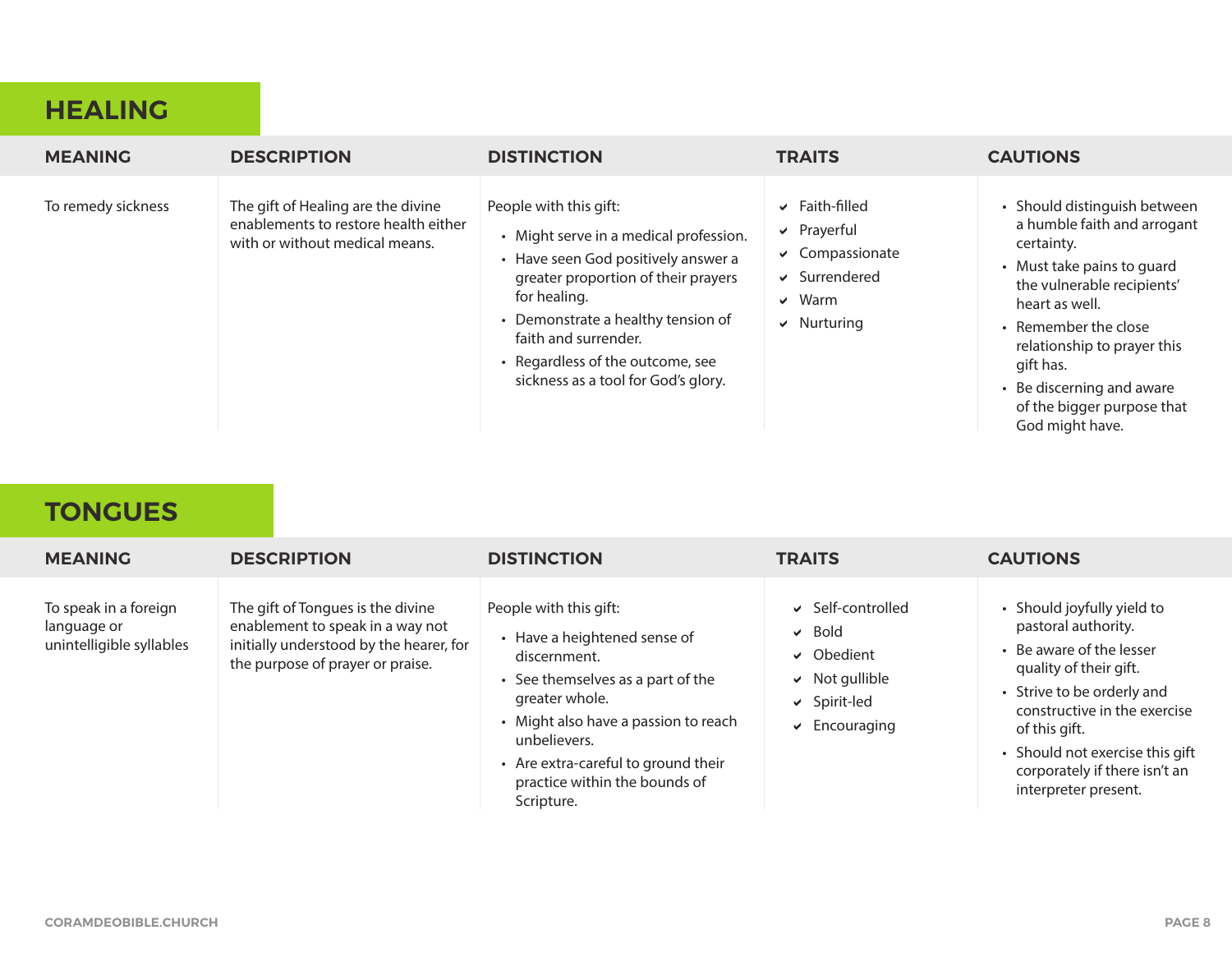# **INTERPRETATION OF TONGUES**

| <b>MEANING</b>                                              | <b>DESCRIPTION</b>                                                                                                                                                                                              | <b>DISTINCTION</b>                                                                                                                                                                                                                         | <b>TRAITS</b>                                                                                                                    | <b>CAUTIONS</b>                                                                                                                                                                                                                                   |
|-------------------------------------------------------------|-----------------------------------------------------------------------------------------------------------------------------------------------------------------------------------------------------------------|--------------------------------------------------------------------------------------------------------------------------------------------------------------------------------------------------------------------------------------------|----------------------------------------------------------------------------------------------------------------------------------|---------------------------------------------------------------------------------------------------------------------------------------------------------------------------------------------------------------------------------------------------|
| To immediately make<br>a message in tongues<br>intelligible | The gift of Interpreting Tongues is<br>the divine enablement to translate<br>a message in tongues so that those<br>present can understand and be<br>edified.                                                    | People with this gift:<br>• Are sensitive to the leading of the<br>Holy Spirit.<br>• Might know multiple languages.<br>• Are likely biblically knowledgeable<br>and theologically informed.<br>• Have a pattern of "testing the spirits."  | Self-controlled<br>✓<br><b>Bold</b><br>✔<br>↓ Obedient<br>Not gullible<br>✔<br>↓ Spirit-led<br>Encouraging<br>✔                  | • Should joyfully yield to<br>pastoral authority.<br>• Be aware of the lesser<br>quality of their gift.<br>• Strive to be orderly and<br>constructive in the exercise<br>of this gift.                                                            |
| <b>WORD OF WISDOM</b>                                       |                                                                                                                                                                                                                 |                                                                                                                                                                                                                                            |                                                                                                                                  |                                                                                                                                                                                                                                                   |
| <b>MEANING</b>                                              | <b>DESCRIPTION</b>                                                                                                                                                                                              | <b>DISTINCTION</b>                                                                                                                                                                                                                         | <b>TRAITS</b>                                                                                                                    | <b>CAUTIONS</b>                                                                                                                                                                                                                                   |
| To speak with wisdom<br><b>WORD OF KNOWLEDGE</b>            | The gift of "The Utterance of Wisdom"<br>is the divine enablement to speak<br>with godly wisdom regarding a<br>situation or issue. This often results<br>in clarity and momentum.                               | People with this gift:<br>• Demonstrate a fear of the Lord.<br>• Have a lifestyle of humble wisdom.<br>• Are not prone to selfish ambition.<br>• Instinctively value God's truth over<br>the world's assumptions.                          | $\vee$ Pure<br>$\vee$ Peaceable<br>Gentle<br>✓<br>$\vee$ Open to reason<br>$\vee$ Merciful<br>$\vee$ Impartial<br>$\vee$ Sincere | • Work at discerning worldly<br>wisdom from godly wisdom.<br>• Let the Bible be the ultimate<br>filter.<br>• Realize that godly wisdom<br>doesn't always seem to<br>make sense.                                                                   |
| <b>MEANING</b>                                              | <b>DESCRIPTION</b>                                                                                                                                                                                              | <b>DISTINCTION</b>                                                                                                                                                                                                                         | <b>TRAITS</b>                                                                                                                    | <b>CAUTIONS</b>                                                                                                                                                                                                                                   |
| To speak with<br>knowledge<br><b>CORAMDEOBIBLE.CHURCH</b>   | The gift of "The Utterance of<br>Knowledge" is the divine enablement<br>to speak with godly knowledge<br>regarding a situation or issue. This<br>might further godly living and the<br>spread of God's kingdom. | People with this gift:<br>• Demonstrate a fear of the Lord.<br>• Are typically restrained in their<br>speech.<br>• Enjoy reading broadly and don't<br>find studying tedious.<br>• Ask insightful questions.<br>• Value logic and accuracy. | $\vee$ Prudent<br>$\triangledown$ Teachable<br>$\vee$ Disciplined<br>$\vee$ Discerning<br>$\vee$ Organized                       | • Be wary of making<br>knowledge an end in itself.<br>• Push to see a topic the way<br>others might.<br>• Also pursue love and<br>especially wisdom.<br>• Learn how to communicate<br>knowledge in a winsome<br>and compelling fashion.<br>PAGE 9 |